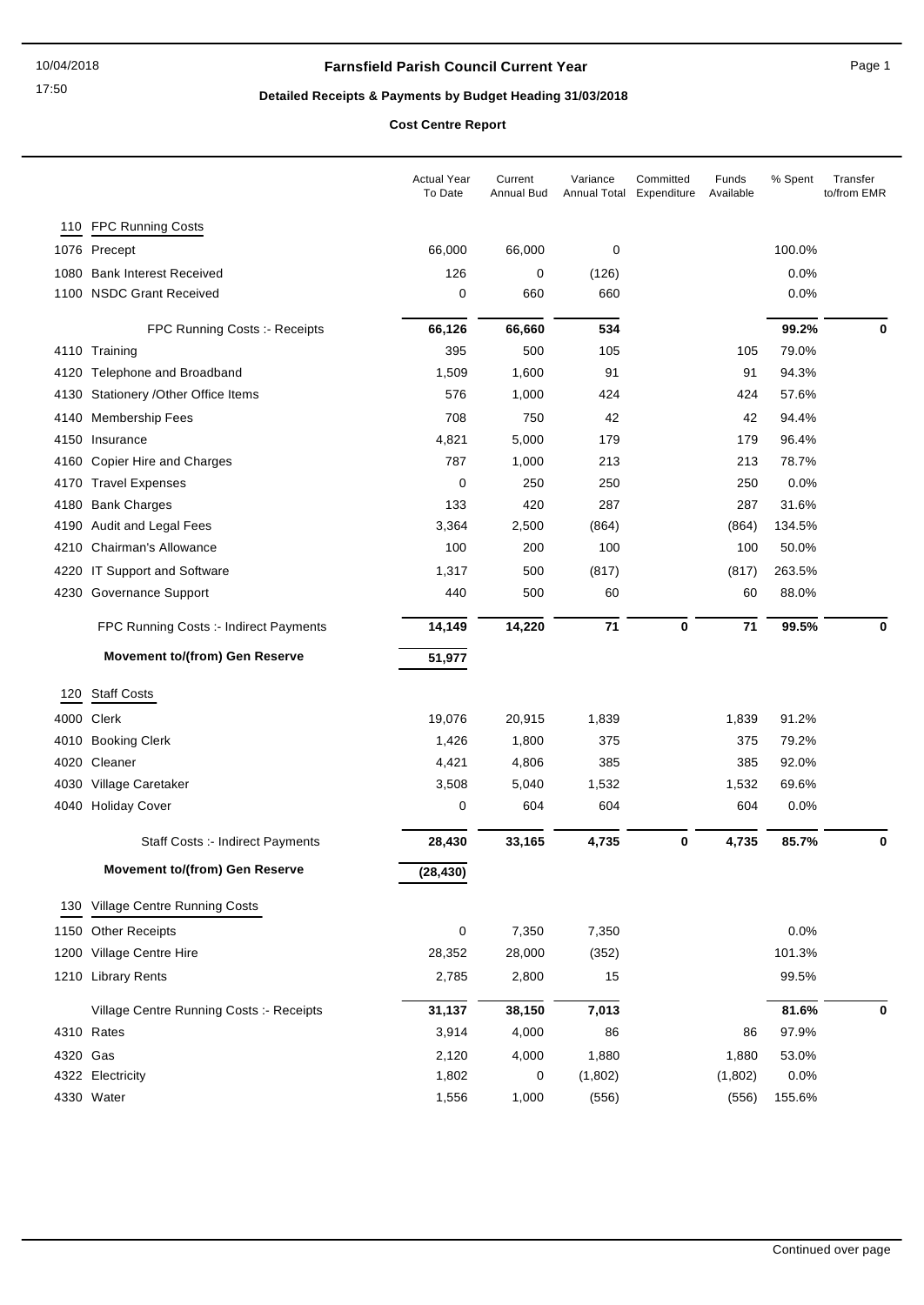# **Detailed Receipts & Payments by Budget Heading 31/03/2018**

|      |                                                   | <b>Actual Year</b><br>To Date | Current<br>Annual Bud | Variance<br>Annual Total | Committed<br>Expenditure | Funds<br>Available | % Spent | Transfer<br>to/from EMR |
|------|---------------------------------------------------|-------------------------------|-----------------------|--------------------------|--------------------------|--------------------|---------|-------------------------|
|      | 4340 Window Cleaning                              | 160                           | 600                   | 440                      |                          | 440                | 26.7%   |                         |
| 4350 | <b>Statutory Inspections</b>                      | 120                           | 1,500                 | 1,380                    |                          | 1,380              | 8.0%    |                         |
| 4360 | Maintenance                                       | 482                           | 3,000                 | 2,518                    |                          | 2,518              | 16.1%   |                         |
| 4370 | <b>Cleaning Supplies</b>                          | 609                           | 750                   | 141                      |                          | 141                | 81.2%   |                         |
| 4380 | <b>Health and Safety</b>                          | 1,598                         | 1,000                 | (598)                    |                          | (598)              | 159.8%  |                         |
| 4390 | Public Works Loan Board                           | 4,127                         | 7,350                 | 3,223                    |                          | 3,223              | 56.2%   |                         |
| 4410 | <b>Repairs and Renewals</b>                       | 477                           | 1,500                 | 1,023                    |                          | 1,023              | 31.8%   |                         |
|      | 4420 Music Licenses                               | 1,419                         | 2,000                 | 581                      |                          | 581                | 71.0%   |                         |
|      | 4430 Events Consumables                           | 259                           | 250                   | (9)                      |                          | (9)                | 103.8%  |                         |
|      | Village Centre Running Costs :- Indirect Payments | 18,645                        | 26,950                | 8,305                    | $\pmb{0}$                | 8,305              | 69.2%   | 0                       |
|      | <b>Movement to/(from) Gen Reserve</b>             | 12,492                        |                       |                          |                          |                    |         |                         |
| 140  | <b>Village Running Costs</b>                      |                               |                       |                          |                          |                    |         |                         |
| 1110 | Lengthman's Grant                                 | 1,200                         | 1,200                 | 0                        |                          |                    | 100.0%  |                         |
| 1120 | Christmas Sponsorship                             | 0                             | 1,000                 | 1,000                    |                          |                    | 0.0%    |                         |
| 1220 | Pitch Hire                                        | 0                             | 1,000                 | 1,000                    |                          |                    | 0.0%    |                         |
|      | 1230 Pavilion Income                              | 0                             | 50                    | 50                       |                          |                    | 0.0%    |                         |
|      | Village Running Costs: - Receipts                 | 1,200                         | 3,250                 | 2,050                    |                          |                    | 36.9%   | 0                       |
|      | 4322 Electricity                                  | 682                           | 0                     | (682)                    |                          | (682)              | $0.0\%$ |                         |
| 4450 | <b>Village Capital Investments</b>                | 2,000                         | 2,000                 | 0                        |                          | 0                  | 100.0%  |                         |
| 4460 | <b>Best Kept Village</b>                          | 0                             | 500                   | 500                      |                          | 500                | 0.0%    |                         |
| 4470 | Village Furniture                                 | 281                           | 1,000                 | 720                      |                          | 720                | 28.1%   |                         |
| 4480 | Village Clock                                     | 0                             | 500                   | 500                      |                          | 500                | 0.0%    |                         |
| 4490 | <b>First Responders</b>                           | 0                             | 250                   | 250                      |                          | 250                | 0.0%    |                         |
| 4510 | Churchyard Upkeep                                 | 0                             | 1,000                 | 1,000                    |                          | 1,000              | 0.0%    |                         |
| 4520 | Dog Waste Disposal                                | 3,489                         | 2,275                 | (1,214)                  |                          | (1, 214)           | 153.3%  |                         |
|      | 4530 Grass Cutting & Footpaths                    | 4,085                         | 4,500                 | 415                      |                          | 415                | 90.8%   |                         |
|      | 4540 Young Persons Pilot Study                    | 376                           | 1,200                 | 824                      |                          | 824                | 31.3%   |                         |
|      | 4610 Sundry Tools and Supplies                    | 136                           | 500                   | 364                      |                          | 364                | 27.1%   |                         |
|      | 4620 Minor Works and Maintenance                  | 3,854                         | 7,000                 | 3,146                    |                          | 3,146              | 55.1%   | 969                     |
| 4630 | Playground Inspections                            | 764                           | 1,000                 | 236                      |                          | 236                | 76.4%   |                         |
| 4640 | <b>Refuse Charges</b>                             | 953                           | 2,000                 | 1,047                    |                          | 1,047              | 47.6%   |                         |
| 4650 | <b>Tree Maintenance</b>                           | 2,338                         | 2,000                 | (338)                    |                          | (338)              | 116.9%  |                         |
| 4660 | <b>Grounds Maintenance</b>                        | 5,762                         | 7,000                 | 1,238                    |                          | 1,238              | 82.3%   |                         |
|      | 4670 Pavilion Expenses                            | 129                           | 1,000                 | 871                      |                          | 871                | 12.9%   |                         |
|      | Village Running Costs :- Indirect Payments        | 24,848                        | 33,725                | 8,877                    | 0                        | 8,877              | 73.7%   | 969                     |
|      | <b>Movement to/(from) Gen Reserve</b>             | (23, 648)                     |                       |                          |                          |                    |         |                         |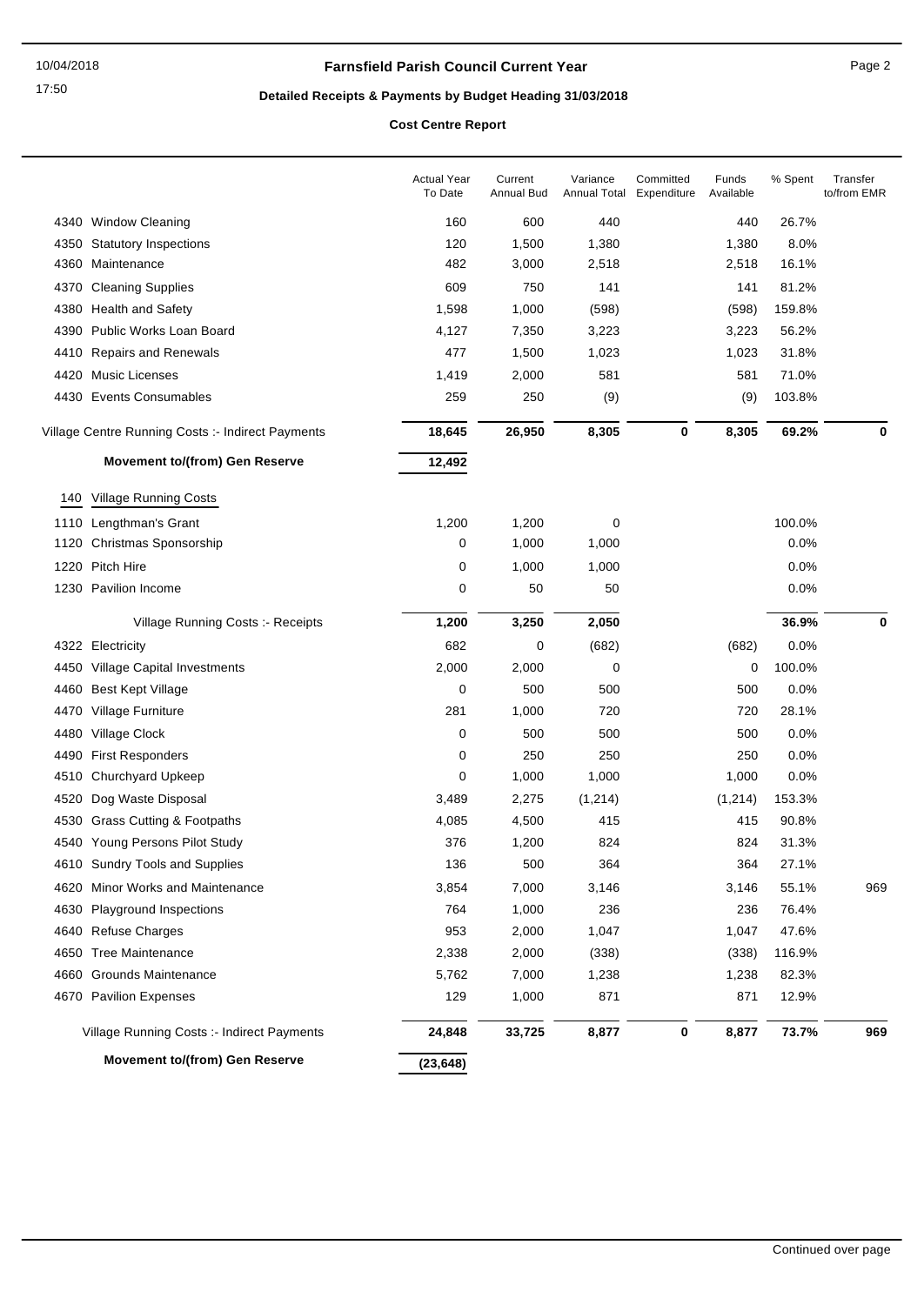# **Detailed Receipts & Payments by Budget Heading 31/03/2018**

|          |                                                  | <b>Actual Year</b><br>To Date | Current<br>Annual Bud | Variance | Committed<br>Annual Total Expenditure | Funds<br>Available | % Spent | Transfer<br>to/from EMR |
|----------|--------------------------------------------------|-------------------------------|-----------------------|----------|---------------------------------------|--------------------|---------|-------------------------|
| 150      | Grants                                           |                               |                       |          |                                       |                    |         |                         |
|          | 4460 Best Kept Village                           | 582                           | 0                     | (582)    |                                       | (582)              | 0.0%    | 276                     |
|          | 4465 Farnstock                                   | 500                           | 0                     | (500)    |                                       | (500)              | 0.0%    |                         |
|          | 4480 Village Clock                               | 125                           | 0                     | (125)    |                                       | (125)              | 0.0%    |                         |
|          | 4510 Churchyard Upkeep                           | 500                           | 0                     | (500)    |                                       | (500)              | 0.0%    |                         |
|          | <b>Grants :- Indirect Payments</b>               | 1,707                         | 0                     | (1,707)  | $\bf{0}$                              | (1,707)            |         | 276                     |
|          | <b>Movement to/(from) Gen Reserve</b>            | (1,707)                       |                       |          |                                       |                    |         |                         |
| 200      | <b>Development Receipts</b>                      |                               |                       |          |                                       |                    |         |                         |
| 1300 CIL |                                                  | 19,242                        | 125,000               | 105,758  |                                       |                    | 15.4%   | 21,825                  |
|          | 1400 S106                                        | 107,729                       | 107,700               | (29)     |                                       |                    | 100.0%  | 107,729                 |
|          | 1500 SANGS                                       | 20,765                        | 20,800                | 35       |                                       |                    | 99.8%   | 20,815                  |
|          | Development Receipts :- Receipts                 | 147,736                       | 253,500               | 105,764  |                                       |                    | 58.3%   | 150,369                 |
| 6001     | less Transfer to EMR                             | 148,419                       |                       |          |                                       |                    |         |                         |
|          | <b>Movement to/(from) Gen Reserve</b>            | (683)                         |                       |          |                                       |                    |         |                         |
| 210      | <b>Additional Village Facility</b>               |                               |                       |          |                                       |                    |         |                         |
|          | 4710 Additional Village Facility                 | 0                             | 80,000                | 80,000   |                                       | 80,000             | 0.0%    | 54                      |
|          | Additional Village Facility :- Indirect Payments | 0                             | 80,000                | 80,000   | $\bf{0}$                              | 80,000             | 0.0%    | 54                      |
|          | <b>Movement to/(from) Gen Reserve</b>            | $\pmb{0}$                     |                       |          |                                       |                    |         |                         |
| 220      | Pavillion Refurbishment                          |                               |                       |          |                                       |                    |         |                         |
|          | 4720 Pavilion Refurbishment                      | 0                             | 10,000                | 10,000   |                                       | 10,000             | 0.0%    |                         |
|          | Pavillion Refurbishment :- Indirect Payments     | $\bf{0}$                      | 10,000                | 10,000   | $\bf{0}$                              | 10,000             | 0.0%    | 0                       |
|          | <b>Movement to/(from) Gen Reserve</b>            | 0                             |                       |          |                                       |                    |         |                         |
|          | 230 Millenium Woods                              |                               |                       |          |                                       |                    |         |                         |
|          | 4730 Millennium Woods                            | 0                             | 7,000                 | 7,000    |                                       | 7,000              | 0.0%    |                         |
|          | Millenium Woods :- Indirect Payments             | 0                             | 7,000                 | 7,000    | $\bf{0}$                              | 7,000              | 0.0%    | 0                       |
|          | <b>Movement to/(from) Gen Reserve</b>            | 0                             |                       |          |                                       |                    |         |                         |
| 240      | Footpath Names and Maps                          |                               |                       |          |                                       |                    |         |                         |
|          | 4740 Footpath Names and Maps                     | 0                             | 3,000                 | 3,000    |                                       | 3,000              | 0.0%    |                         |
|          | Footpath Names and Maps :- Indirect Payments     | $\pmb{0}$                     | 3,000                 | 3,000    | $\pmb{0}$                             | 3,000              | 0.0%    | 0                       |
|          | Movement to/(from) Gen Reserve                   | 0                             |                       |          |                                       |                    |         |                         |